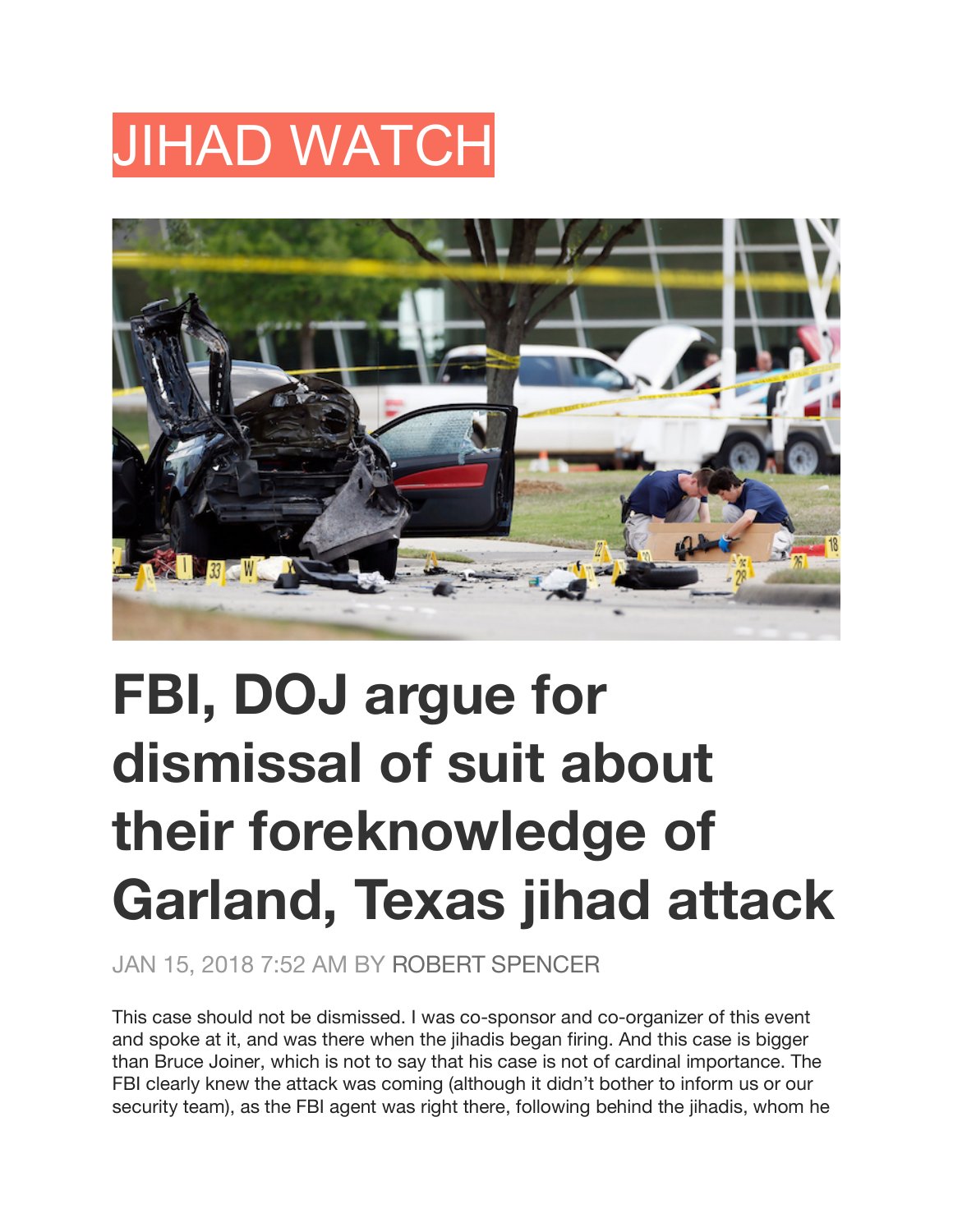had encouraged to "tear up Texas." But even though they knew the attack was coming, they didn't have a team in place to stop the jihadis. They had one man there, and one man only. The jihadis were not stopped by FBI agents, but by our own security team. If the jihadis had gotten through our team, they would have killed Pamela Geller and me, and many others. (They would no doubt have loved to kill Geert Wilders, but he left before they arrived.)

The Daily Beast wrote in August 2016 about how this undercover FBI agent encouraged the jihadis. The Beast's Katie Zavadski wrote: "Days before an ISIS sympathizer attacked a cartoon contest in Garland, Texas, he received a text from an undercover FBI agent. 'Tear up Texas,' the agent messaged Elton Simpson days before he opened fire at the Draw Muhammad event, according to an affidavit (pdf) filed in federal court Thursday."

What was the FBI's game in telling them to "tear up Texas"? Why didn't they have a phalanx of agents in place, ready to stop the attack? Or did they want the attack to succeed, so that Barack Obama's vow that "the future must not belong to those who slander the prophet of Islam" would be vividly illustrated, and intimidate any other Americans who might be contemplating defending the freedom of speech into silence?

We twice asked the FBI for an investigation into this matter. They ignored us. Of course. After all, it isn't as if this happened to someone important, like Linda Sarsour.

Now that we are learning how corrupt and compromised the FBI really is, the last thing this case should be is dismissed. We need a full investigation of the FBI's activities leading up to the Garland jihad attack.

"FBI, DOJ Argue for Dismissal of Suit About Garland, Texas Attack," by Todd Shepherd, Washington Free Beacon, January 15, 2018:

The FBI and the Department of Justice are arguing for a liability case against them to be dismissed, while at the same time admitting to key details surrounding the bureau's involvement in the 2015 terrorist attack on the "Draw Muhammad" event in Garland, Texas.

In that attack, the first in the United States for which ISIS claimed responsibility, Elton Simpson and Nadir Soofi, drove to the Curtis Culwell Center in Garland in a car loaded with six guns and over a thousand rounds of ammunition.

The two men opened fire when they were stopped at a perimeter checkpoint. A security guard, Bruce Joiner, was shot in the leg and the two attackers were killed just yards away from where the shooting began.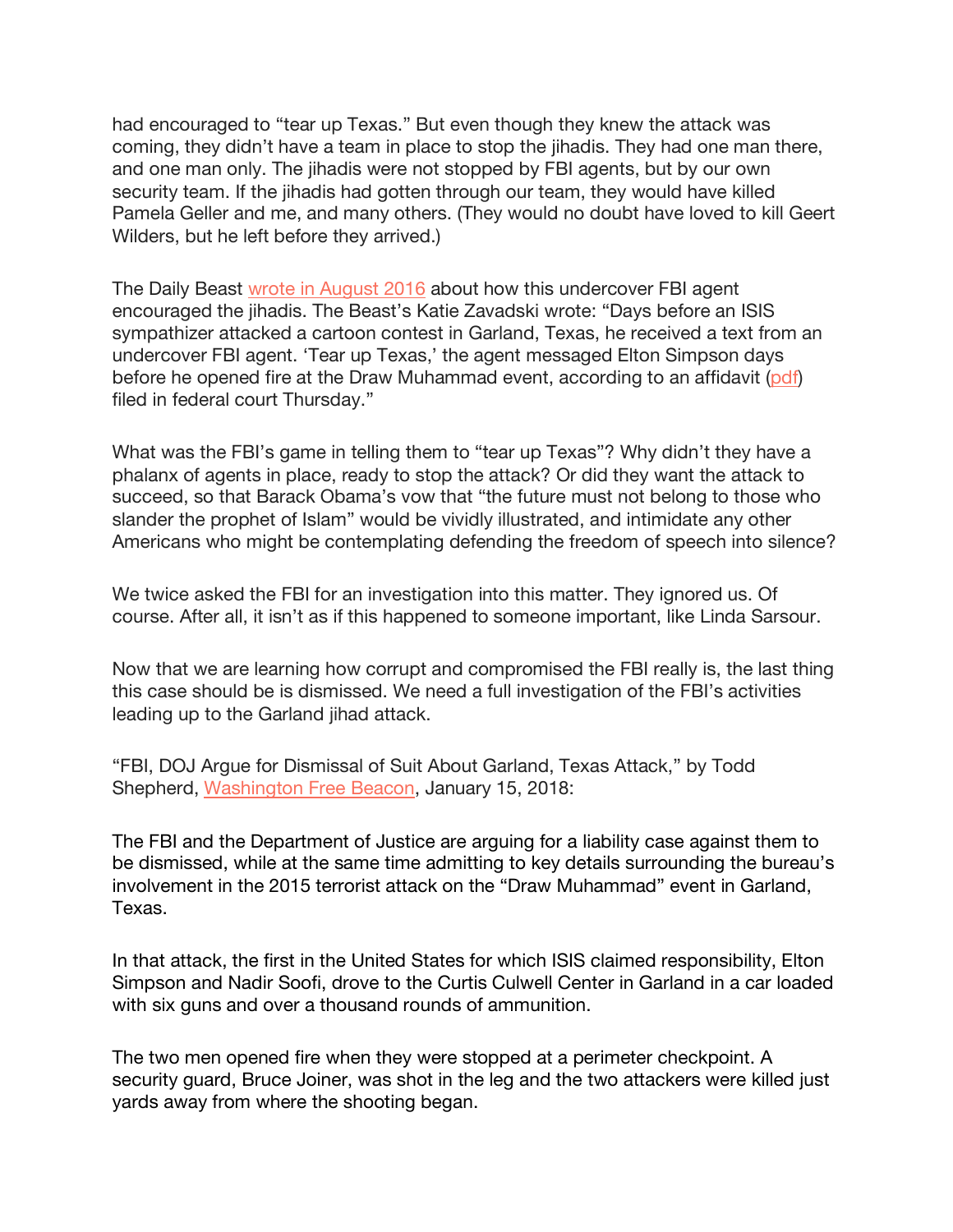Joiner filed suit last October, claiming the FBI was partially responsible for his injuries. His suit argues the bureau "solicited, encouraged, directed and aided members of ISIS in planning and carrying out the May 3 attack," and is asking for just over \$8 million damages.

Court filings from Thursday confirm that an undercover FBI agent was in a separate car directly behind the attackers when they opened fire, and that the agent, "was dressed in Middle Eastern attire and police almost killed him, but he saved his life by claiming to be an FBI agent."

Lawyers with the Justice Department are asking the court to dismiss the case, arguing that the FBI is immune from liability under the Federal Tort Claims Act.

The origins of the attack stretch to Paris, France, in January of 2015 when radicalized Islamists killed 12 people at the offices of the satirical magazine *Charlie Hebdo* for the magazine's depictions of the Prophet Muhammad.

Fewer than two weeks after the *Charlie Hebdo* attack, an Islamic group held a conference at the Culwell Center in Garland, called, "Stand With the Prophet in Honor and Respect."

As a counter to the Islamic conference, self-described "free speech advocate" Pamela Gellar organized the "First Annual Muhamed (sic) Art Exhibit and Contest," also to be held at the Culwell Center, slated for May of 2015.

Simpson and Soofi were part of a small cell of radical Islamists in the Phoenix area, which the FBI had been monitoring. An undercover agent, identified in Thursday's filings only as "UCE-1," had infiltrated the group for some time and had been in communication with Simpson.

Documents from a separate court case shed light on just how deep the agent's activity had been, which included the following messaging between "UCE-1" and Simpson about the upcoming "Draw Muhammed" event:

UCE-1: Tear up Texas.

Simpson: Bro, u don't have to say that…U know what happened in Paris…I think…Yes or no…?

UCE-1: Right.